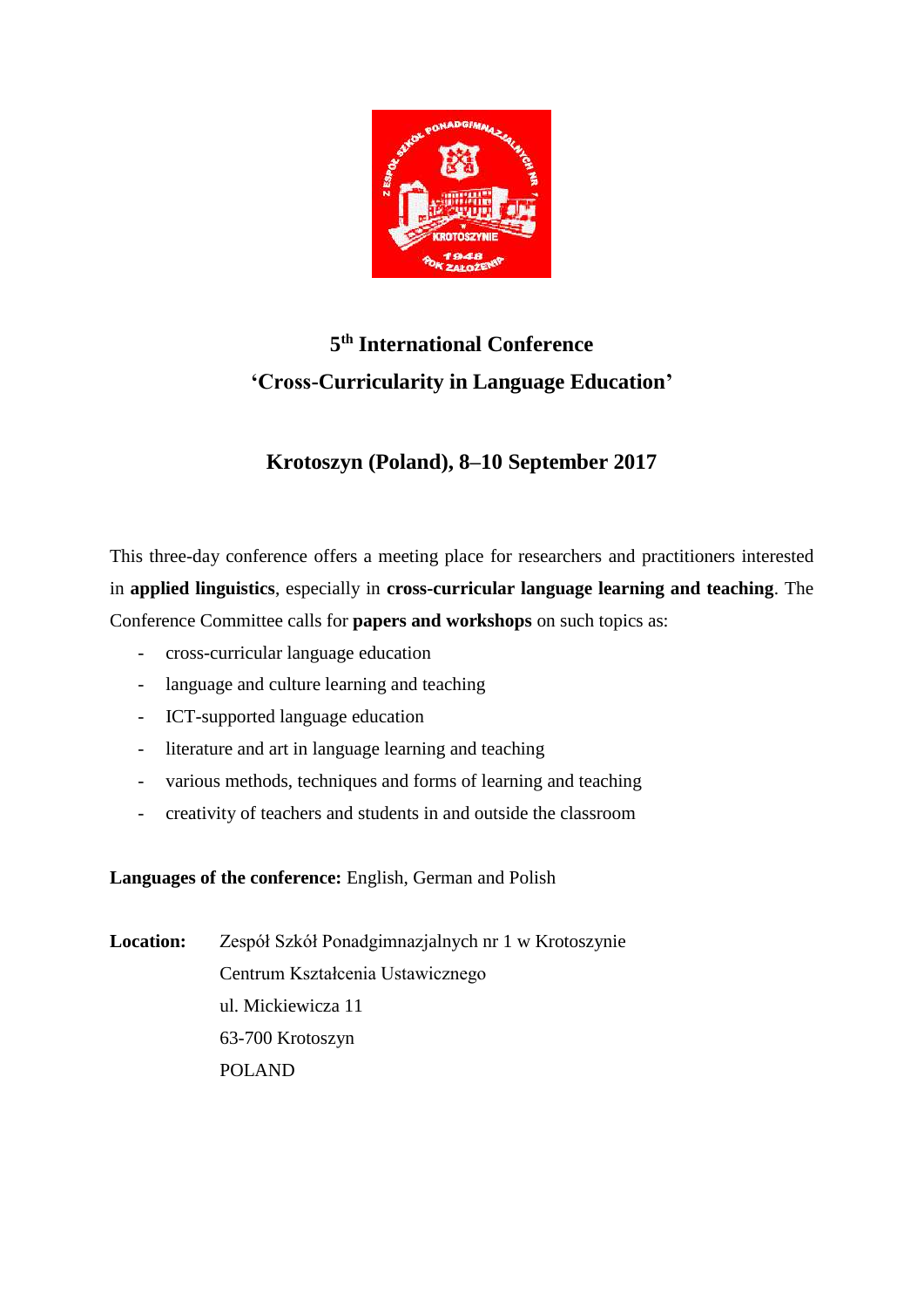#### **Registration fee:**

 PLN (9 EURO) – for interested from Krotoszyn region 150 PLN (37 EURO) – for interested from other parts of Poland PLN (150 EURO) – for interested from European countries PLN (200 EURO) – for interested from non-European countries

The fee includes:

- conference materials
- concert in a church
- meals (during coffee and dinner breaks)
- evening barbecue
- trip to an attractive town of Wielkopolska region
- publication of the paper (only suitably-written papers in English, German or Polish will be published – they must meet editorial requirements and need to be accepted by the reviewers)

#### **Important dates:**

#### *Registration:*

- closing date: **30th July 2017**
- registration online: registration form

#### *Payment:*

- payment by **15th August 2017**
- bank transfer
- transfer details:
	- name of beneficiary: **ZSP nr 1 w Krotoszynie**
	- address: **ul. Mickiewicza 11**

#### **63-700 Krotoszyn**

#### **POLAND**

- beneficiary's account/IBAN: **PL 90 1020 2267 0000 4302 0004 2002**
- **-** SWIFT-/BIC code: **BPKOPLPW**
- beneficiary's bank: **PKO BP**
- description of transaction: **Konferencja Krotoszyn – Full name**

#### **of conference participant**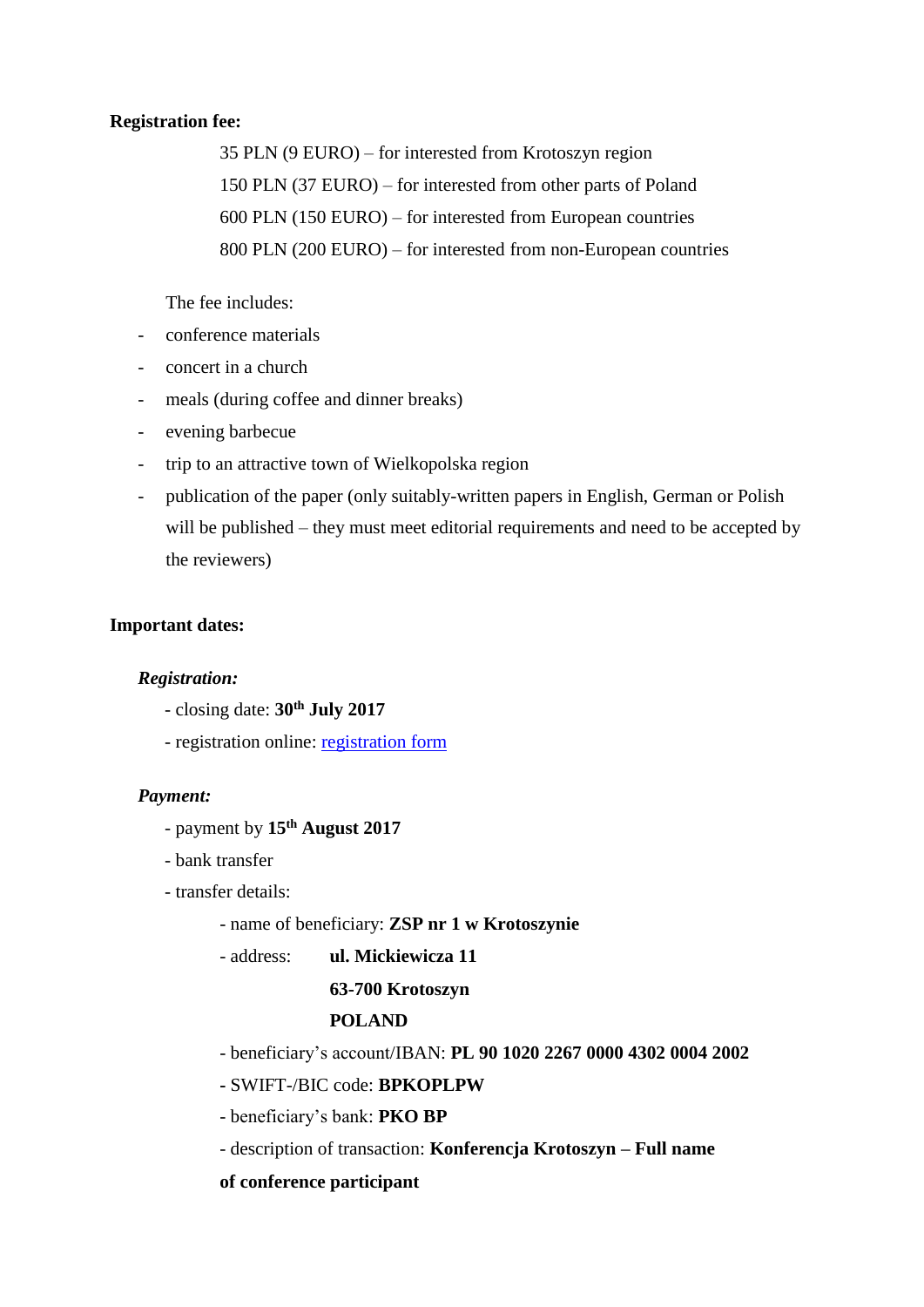#### *Abstract submission:*

- deadline: **30 th July 2017**
- submissions should include:
	- name and affiliation of the author(s)
	- title of the presentation and abstract of 100-150 words
- each presentation may last 20 minutes plus 10 minutes for questions and comments
- articles for publication should be submitted by **15th August 2017** (editorial requirements: [http://www.zsp1krotoszyn.pl/viewpage.php?page\\_id=83\)](http://www.zsp1krotoszyn.pl/viewpage.php?page_id=83)

#### **Contact information:**

Address: Zespół Szkól Ponadgimnazjalnych nr 1 w Krotoszynie Centrum Kształcenia Ustawicznego ul. Mickiewicza 11 63-700 Krotoszyn Poland E-mail: [konferencja.krotoszyn@wp.pl](mailto:konferencja.krotoszyn@wp.pl) Phone: + 48 62 725 32 75

Website:<http://zsp1krotoszyn.pl/>

#### **Organizing Committee:**

Marek Krawiec /Ph.D./ – conference coordinator – e-mail: [konferencja.krotoszyn@wp.pl](mailto:konferencja.krotoszyn@wp.pl) [http://www.zsp1krotoszyn.pl/downloads/koordynator\\_konferencji.pdf](http://www.zsp1krotoszyn.pl/downloads/koordynator_konferencji.pdf) Mirosława Cichowlas /M.A./ Radosław Gruchalski /M.A./ Bożena Drygas /M.A./

#### **Academic Committee:**

Prof. Dr Hab. Sylwia Adamczak-Krysztofowicz (Adam Mickiewicz University, Poznań, Poland),

Prof. Dr Jonathan Aliponga (Kansai University of International Studies, Hyogo, Japan)

Prof. Dr Hab. Edward Białek (Wrocław University, Wrocław, Poland)

Prof. Dr Hab. Anna Cieślicka (Texas A&M International University, Laredo, USA)

Dr Astrid Ebenberger (University College of Teacher Education, Krems, Austria)